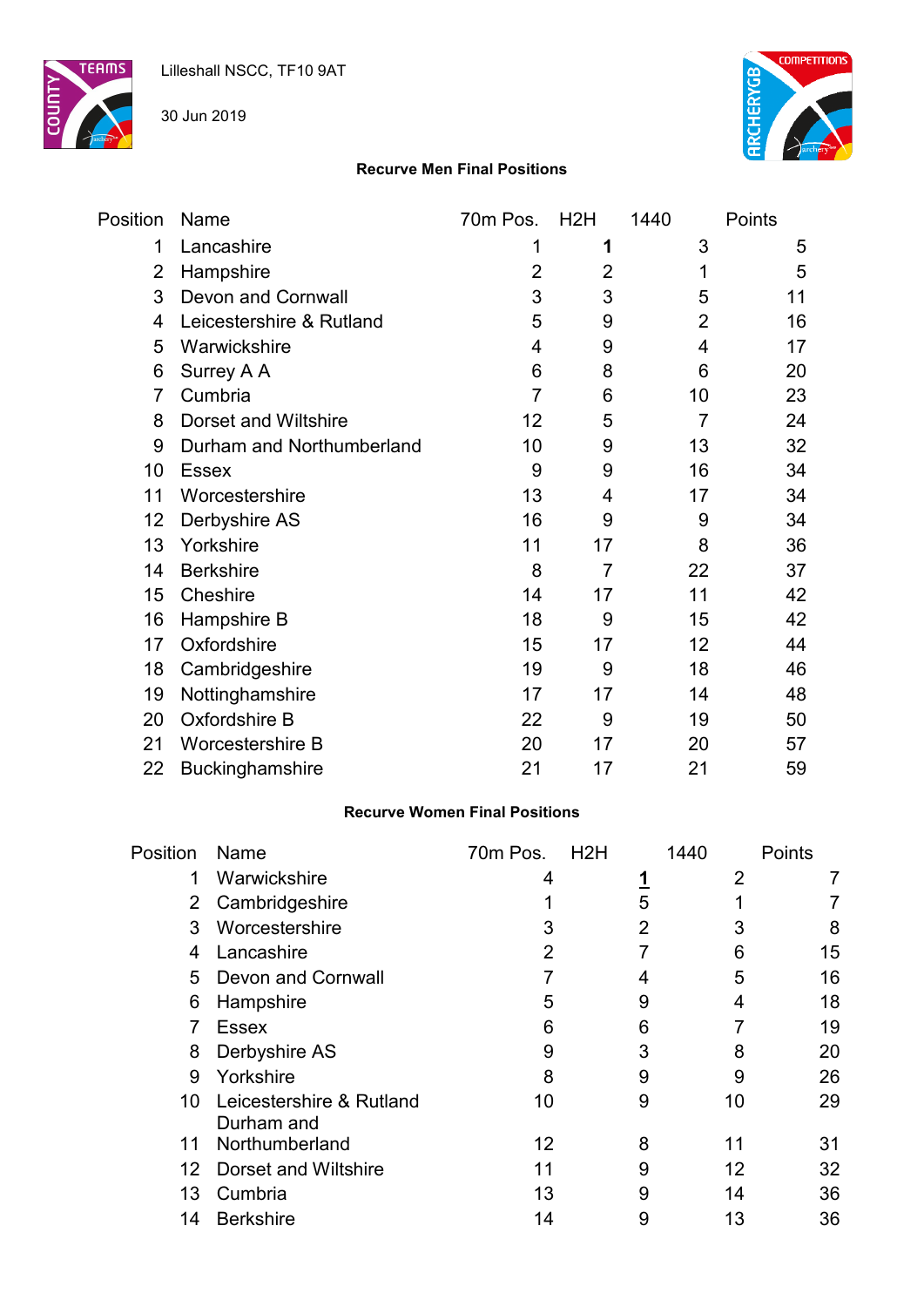# **Compound Men Final Positions**

| Position | Name                        | 70m Pos.       | H <sub>2</sub> H | 1440 | Points |
|----------|-----------------------------|----------------|------------------|------|--------|
| 1        | Derbyshire AS               | 1              | 1                | 1    | 3      |
| 2        | <b>Berkshire</b>            | $\overline{2}$ | 2                | 4    | 8      |
| 3        | <b>Essex</b>                | 3              | 3                | 6    | 12     |
| 4        | Nottinghamshire             | 7              | 6                | 2    | 15     |
| 5        | Warwickshire                | 6              | 7                | 3    | 16     |
| 6        | Hampshire B                 | 8              | 5                | 5    | 18     |
| 7        | Leicestershire & Rutland    | 4              | 9                | 7    | 20     |
| 8        | Yorkshire                   | 9              | 9                | 9    | 27     |
|          | Durham and                  |                |                  |      |        |
| 9        | Northumberland              | 10             | 9                | 10   | 29     |
| 10       | Oxfordshire                 | 13             | 4                | 12   | 29     |
| 11       | Cambridgeshire              | 11             | 9                | 11   | 31     |
| 12       | Worcestershire              | 16             | 9                | 8    | 33     |
| 13       | Hampshire                   | 5              | 9                | 19   | 33     |
| 14       | Nottinghamshire B           | 12             | 8                | 14   | 34     |
| 15       | <b>Norfolk</b>              | 14             | 9                | 17   | 40     |
| 16       | Cumbria                     | 18             | 9                | 15   | 42     |
| 17       | Lancashire                  | 15             | 17               | 13   | 45     |
| 18       | <b>Dorset and Wiltshire</b> | 17             | 17               | 16   | 50     |
| 19       | <b>Devon and Cornwall</b>   | 19             | 17               | 18   | 54     |

# **Compound Women Final Positions**

| Position | Name<br>Durham and   | 70m Pos. H2H |   | 1440 | Points |
|----------|----------------------|--------------|---|------|--------|
| 1        | Northumberland       |              |   |      |        |
|          | 2 Hampshire B        |              | 2 | 5    | 8      |
|          | 3 Oxfordshire        | 3            |   |      | 8      |
| 4        | Lancashire           |              | 3 | 3    | 10     |
|          | 5 Hampshire          | 5            | 6 | 2    | 13     |
| 6        | Yorkshire            |              | 5 | 6    | 18     |
|          | Warwickshire         | 6            |   |      | 20     |
| 8        | Cumbria              | 8            | 8 | 8    | 24     |
| 9        | Dorset and Wiltshire |              |   |      |        |